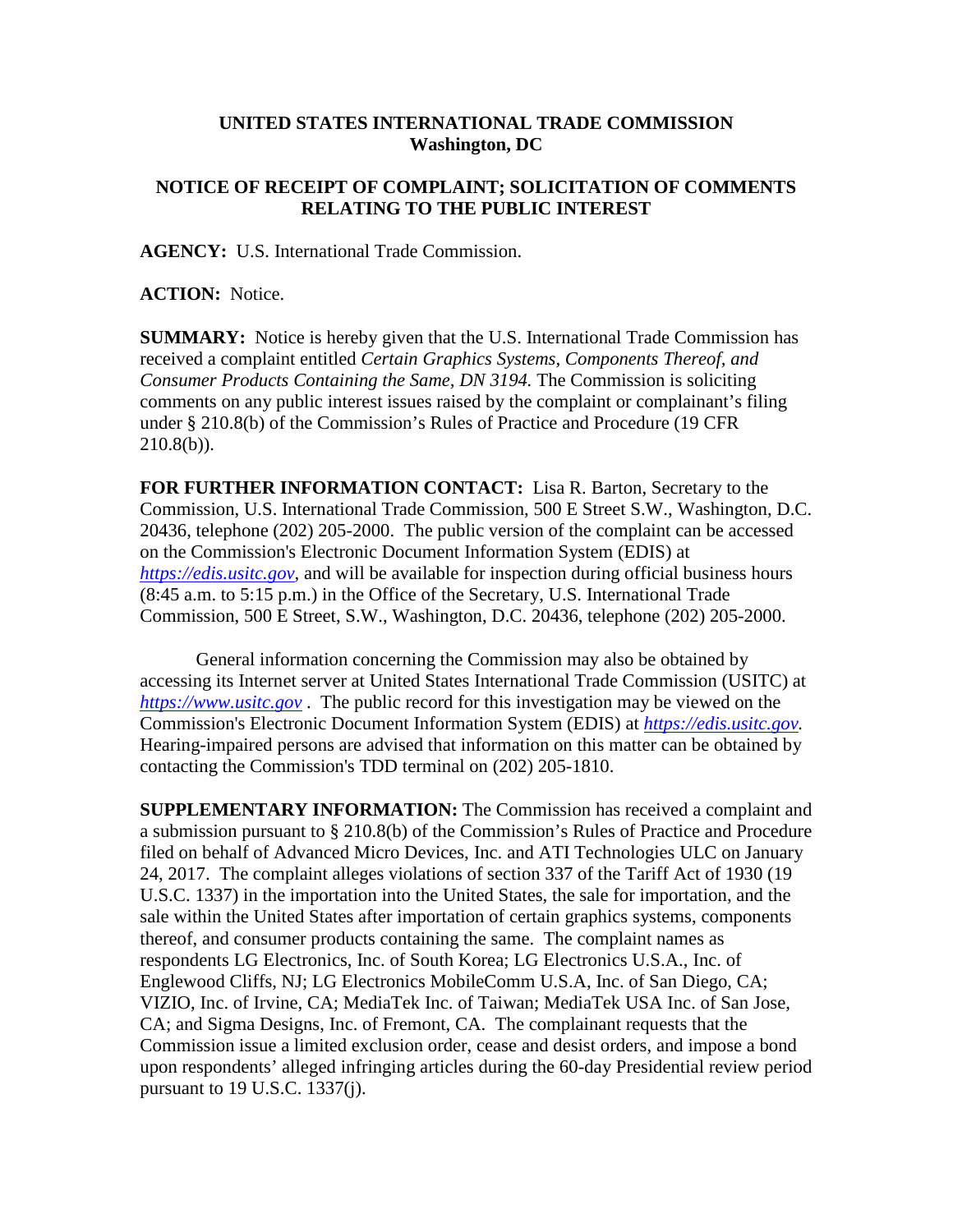Proposed respondents, other interested parties, and members of the public are invited to file comments, not to exceed five (5) pages in length, inclusive of attachments, on any public interest issues raised by the complaint or § 210.8(b) filing. Comments should address whether issuance of the relief specifically requested by the complainant in this investigation would affect the public health and welfare in the United States, competitive conditions in the United States economy, the production of like or directly competitive articles in the United States, or United States consumers.

In particular, the Commission is interested in comments that:

- (i) explain how the articles potentially subject to the requested remedial orders are used in the United States;
- (ii) identify any public health, safety, or welfare concerns in the United States relating to the requested remedial orders;
- (iii) identify like or directly competitive articles that complainant, its licensees, or third parties make in the United States which could replace the subject articles if they were to be excluded;
- (iv) indicate whether complainant, complainant's licensees, and/or third party suppliers have the capacity to replace the volume of articles potentially subject to the requested exclusion order and/or a cease and desist order within a commercially reasonable time; and
- (v) explain how the requested remedial orders would impact United States consumers.

Written submissions must be filed no later than by close of business, eight calendar days after the date of publication of this notice in the *Federal Register*. There will be further opportunities for comment on the public interest after the issuance of any final initial determination in this investigation.

Persons filing written submissions must file the original document electronically on or before the deadlines stated above and submit 8 true paper copies to the Office of the Secretary by noon the next day pursuant to  $\S 210.4(f)$  of the Commission's Rules of Practice and Procedure (19 CFR 210.4(f)). Submissions should refer to the docket number ("Docket No. 3194") in a prominent place on the cover page and/or the first page. (*See* Handbook for [Electronic Filing Procedures](http://www.usitc.gov/secretary/fed_reg_notices/rules/handbook_on_electronic_filing.pdf), *Electronic Filing Procedures*<sup>[1](#page-1-0)</sup>). Persons with questions regarding filing should contact the Secretary (202-205-2000).

 $\overline{a}$ 

<span id="page-1-0"></span><sup>1</sup> Handbook for Electronic Filing Procedures: *[https://www.usitc.gov/documents/handbook\\_on\\_filing\\_procedures.pdf](https://www.usitc.gov/documents/handbook_on_filing_procedures.pdf)*